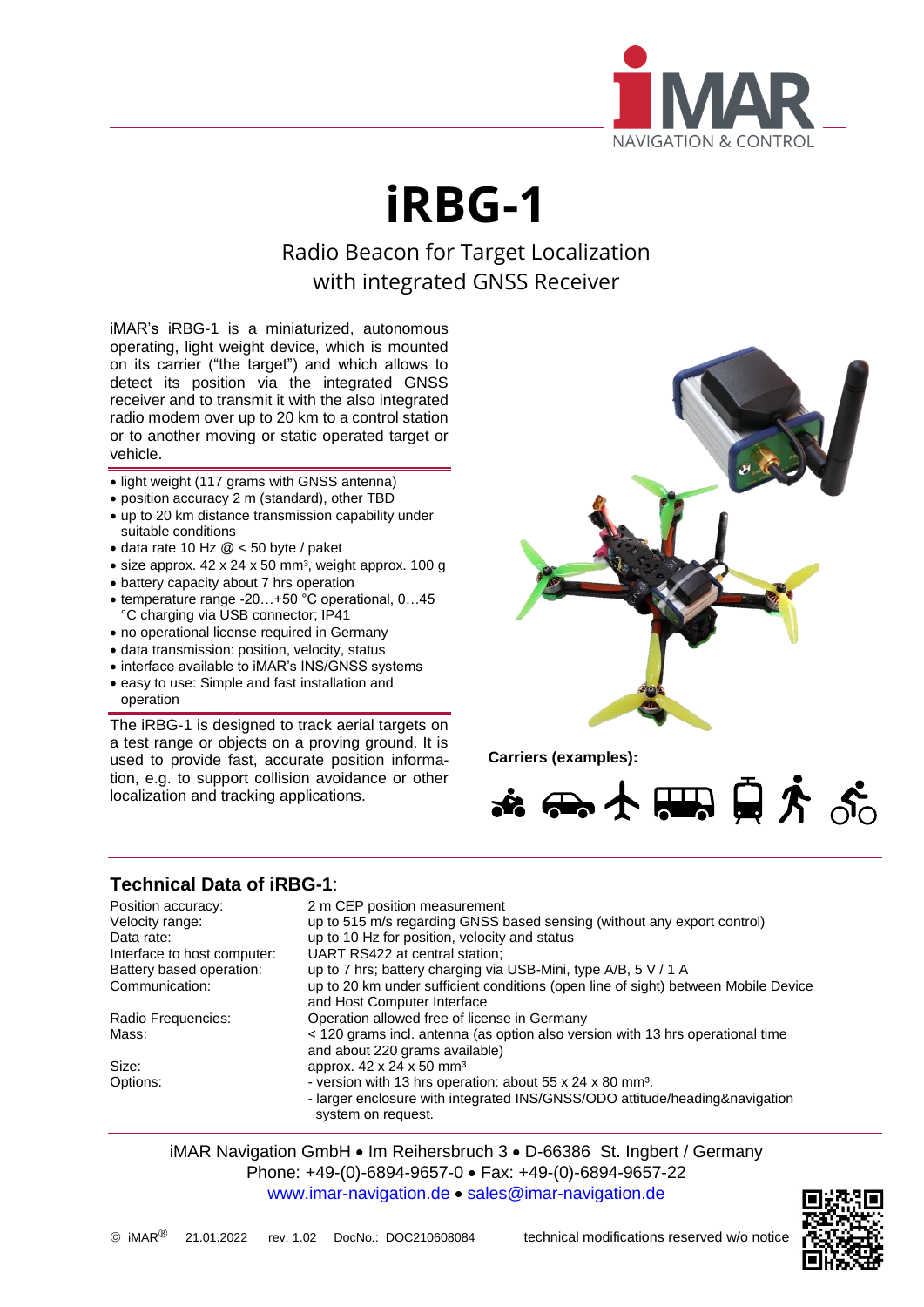

L



The Mobile Device provides an USB interface for battery charging (5 V, 1 A) and configuration.

The Host Computer Interface provides a SubD-9 connector with UART RS422 interface and power supply input. The data output is a dedicated message, the paket definition is given on the following page.

- Radio Module to communicate with the Mobile Device
- Power Supply: 5 V DC / 1 A
- Communication Port: UART RS422, 115'200 Bd
- Communication Protocol: dedicated packet structure as defined below
- Communication Message: Position (Lon/Lat/Alt), standard deviation of position, time, status, number of satellites in use, field strength of radio transmission
- Data Rate: 10 Hz, unidirectional from iRBG-1-MD (Mobile Device) to iRBG-1-HCI (Host Computer Interface)